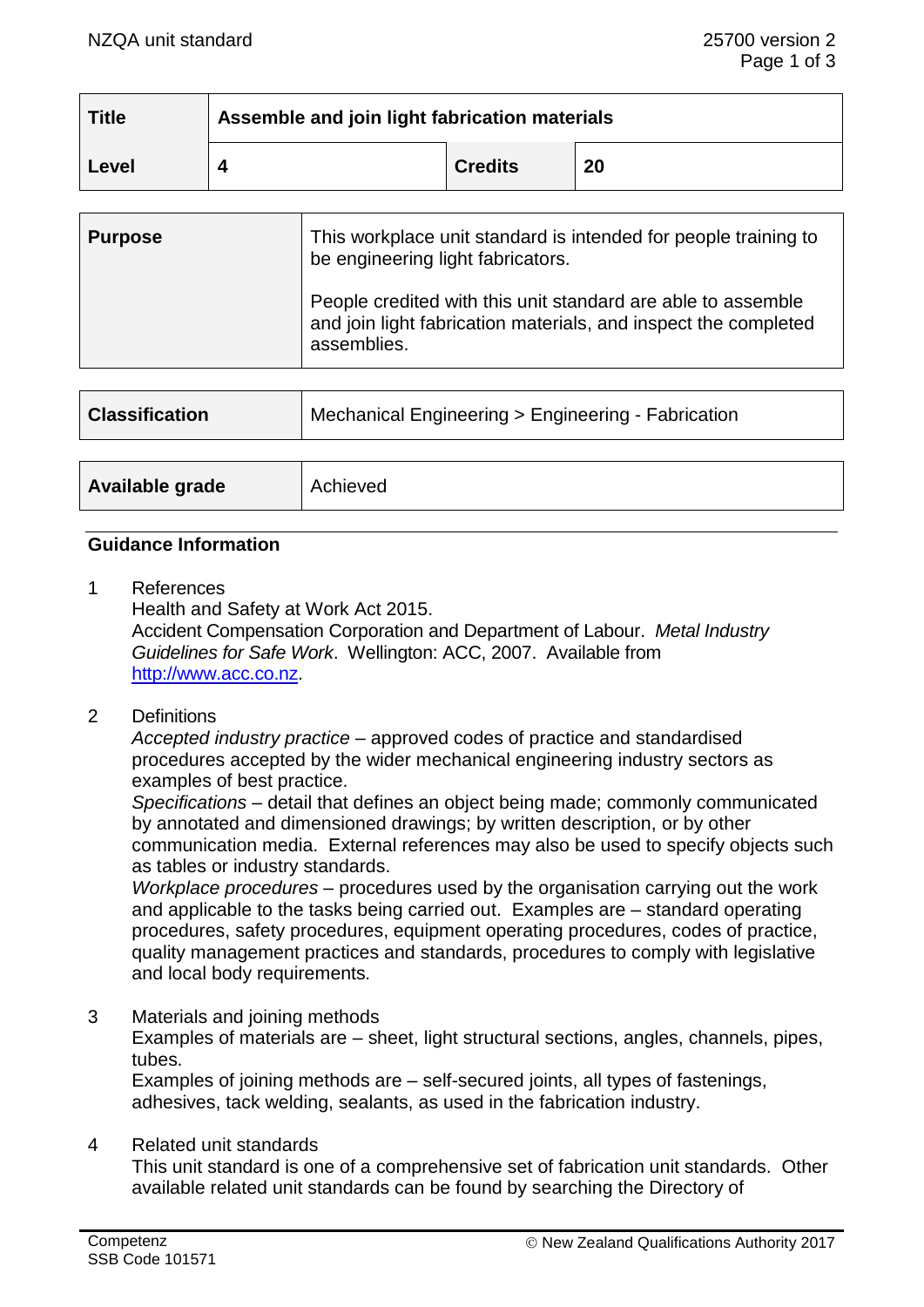Assessment Standards (DAS) on the NZQA website [http://www.nzqa.govt.nz](http://www.nzqa.govt.nz/) in the Engineering - Fabrication domain.

5 Timeframe

All activities are expected to be completed within commercially acceptable timeframes.

# **Outcomes and performance criteria**

#### **Outcome 1**

Assemble and join light fabrication materials.

Range material thickness – 0.4-3mm. Six unique projects; three joining methods; welding for assembly purposes is limited to tack welding.

# **Performance criteria**

- 1.1 Work is planned in accordance with job requirements.
	- Range work requirements, materials, tools and equipment, work sequences, identification of potential problems.
- 1.2 Workplace safety procedures are followed.
	- Range examples are use of personal protective equipment, checking of equipment for faults, use of fume extraction equipment, elimination of risk of fire or explosion, protection from arc radiation.
- 1.3 Materials are assembled and joined in accordance with specifications and workplace procedures.
	- Range may include jigs and fixtures.
- 1.4 Datum points and lines are used to aid assembly in accordance with specifications and workplace procedures.
- 1.5 Assembly tools and machinery are used in accordance with accepted industry practice.
- 1.6 Distortions are corrected by mechanical or thermal means to meet specifications.
- 1.7 Tools, machines and equipment are cleaned and waste materials disposed of in accordance with workplace procedures.

#### **Outcome 2**

Inspect the completed assemblies.

Range assemblies from outcome 1.